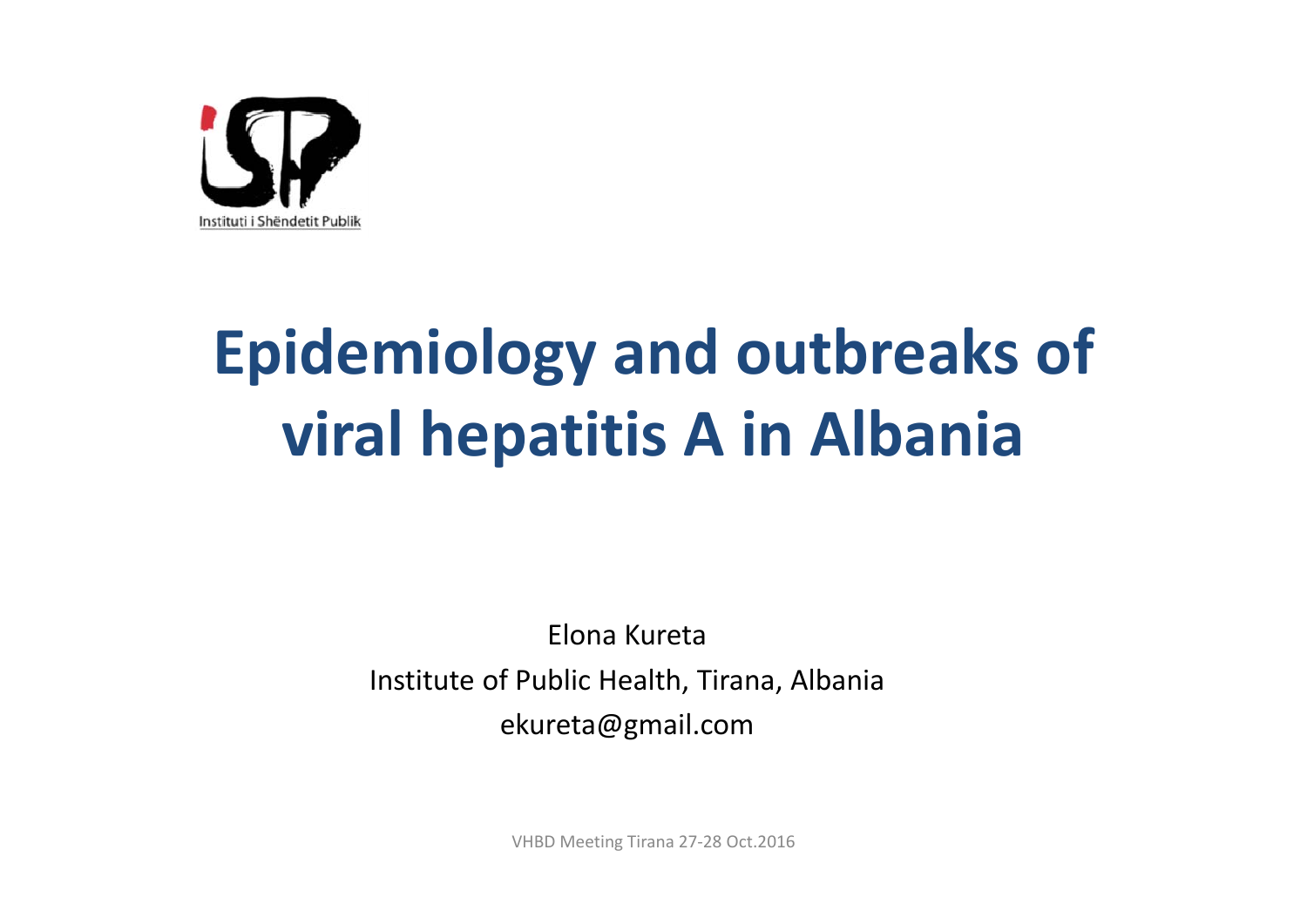

### **Surveillance system of Viral Hepatitis A (HAV) in Albania**

- Major Disease‐Based Surveillance System (MDBS‐ 14 SH)
	- ‐ Monthly mandatory reporting aggregated data of 73 diseases
- Syndromic Surveillance System‐ALERT ‐ Weekly mandatory reporting of infectious syndrome "Jaundice*"*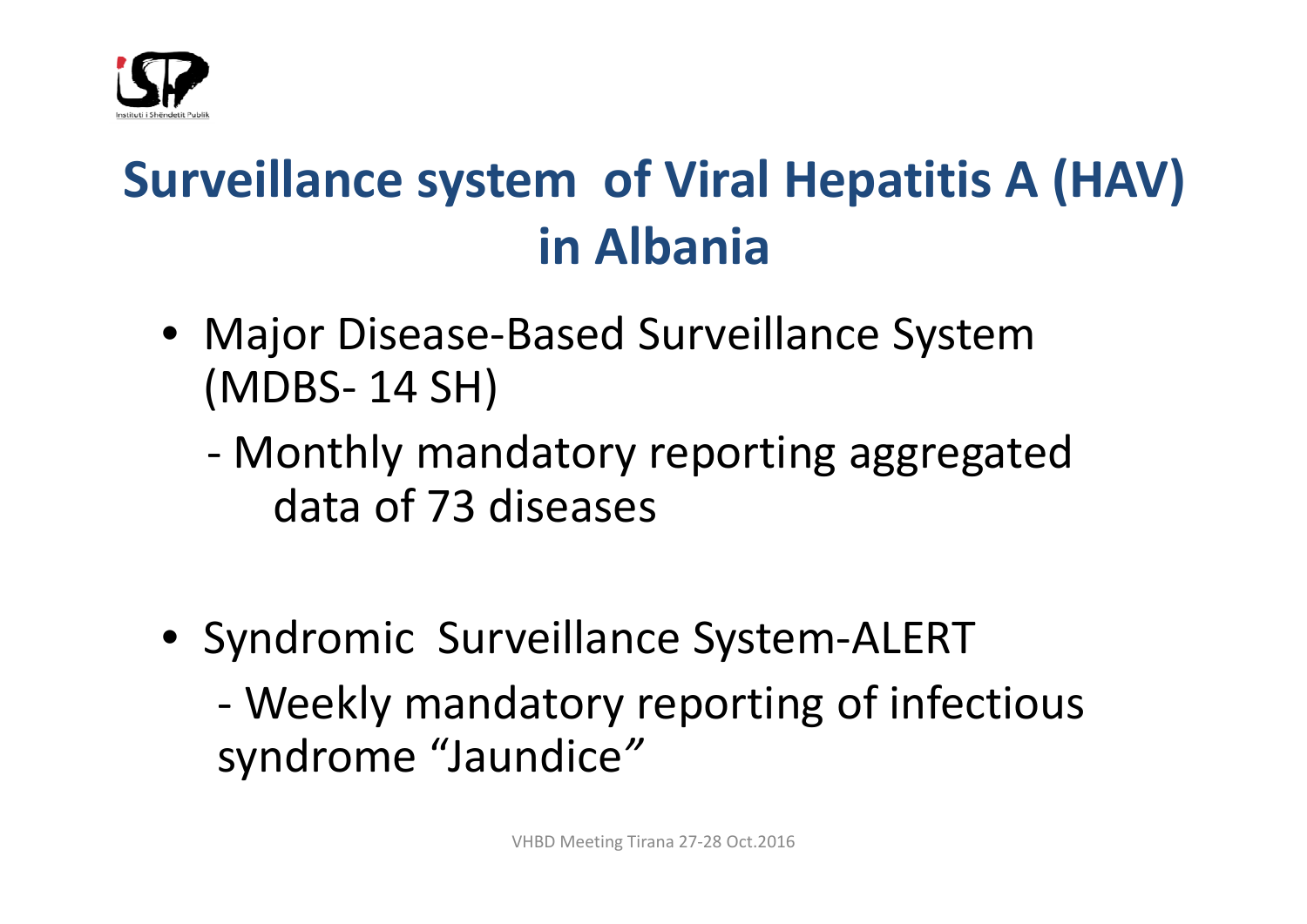

#### **Incidence of HAV in Albania,2010‐2015 (no. of cases/100 000)**

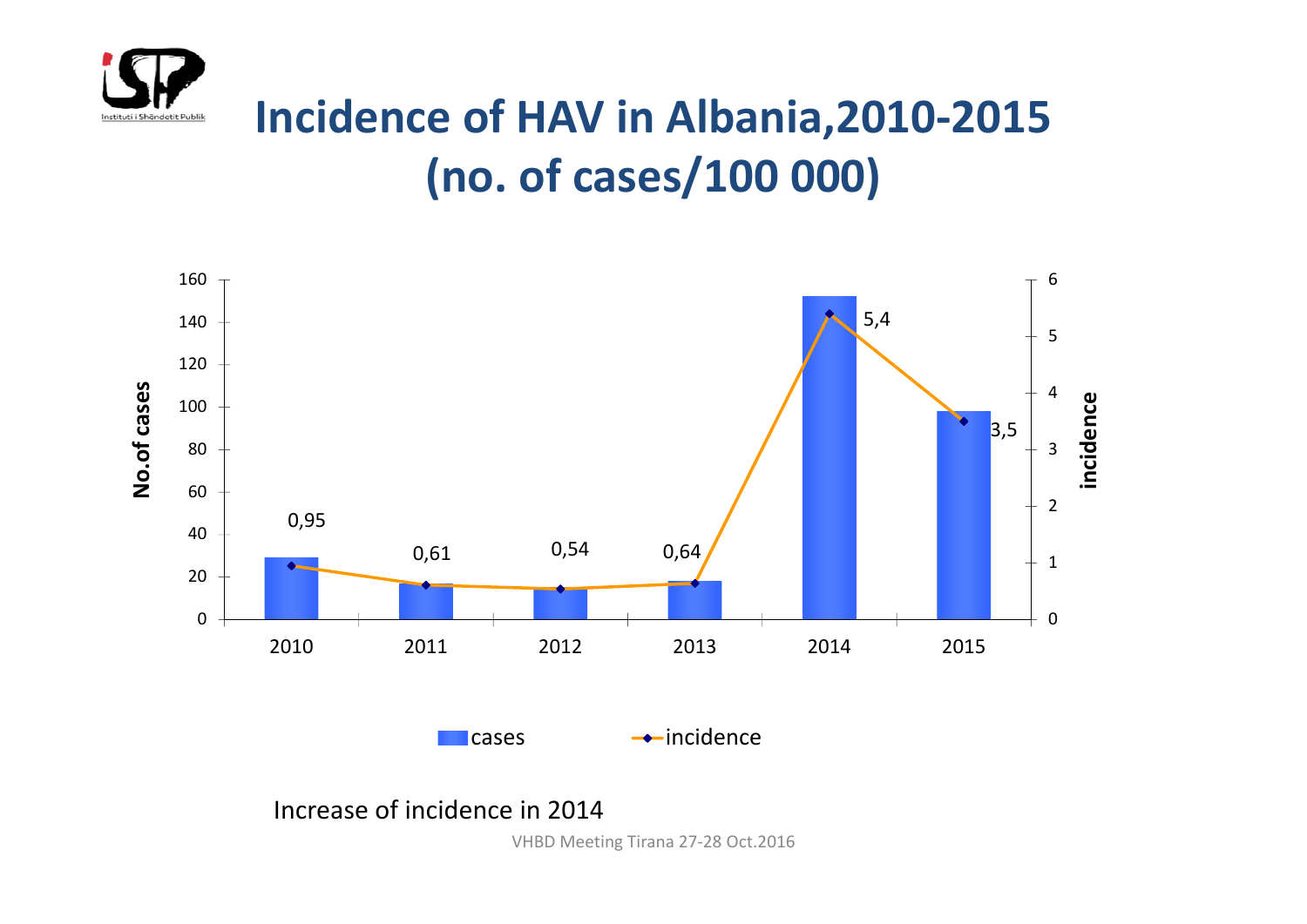

#### **Incidence of HAV by age group in Albania, 2012‐2015 (no. of cases/10 000)**

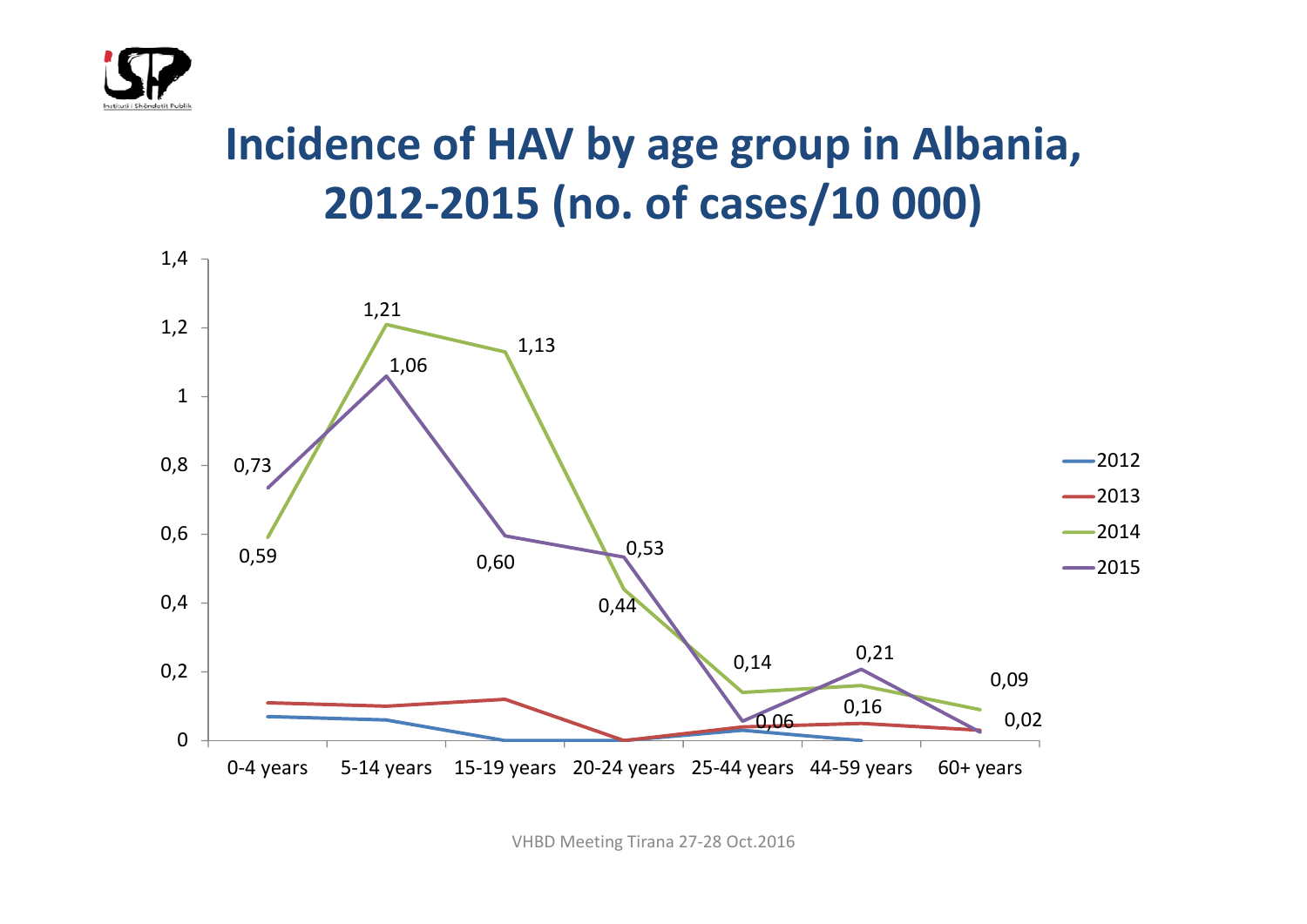

#### **Incidence of HAV by gender, in Albania 2010‐2015 (no.of cases/10 000)**

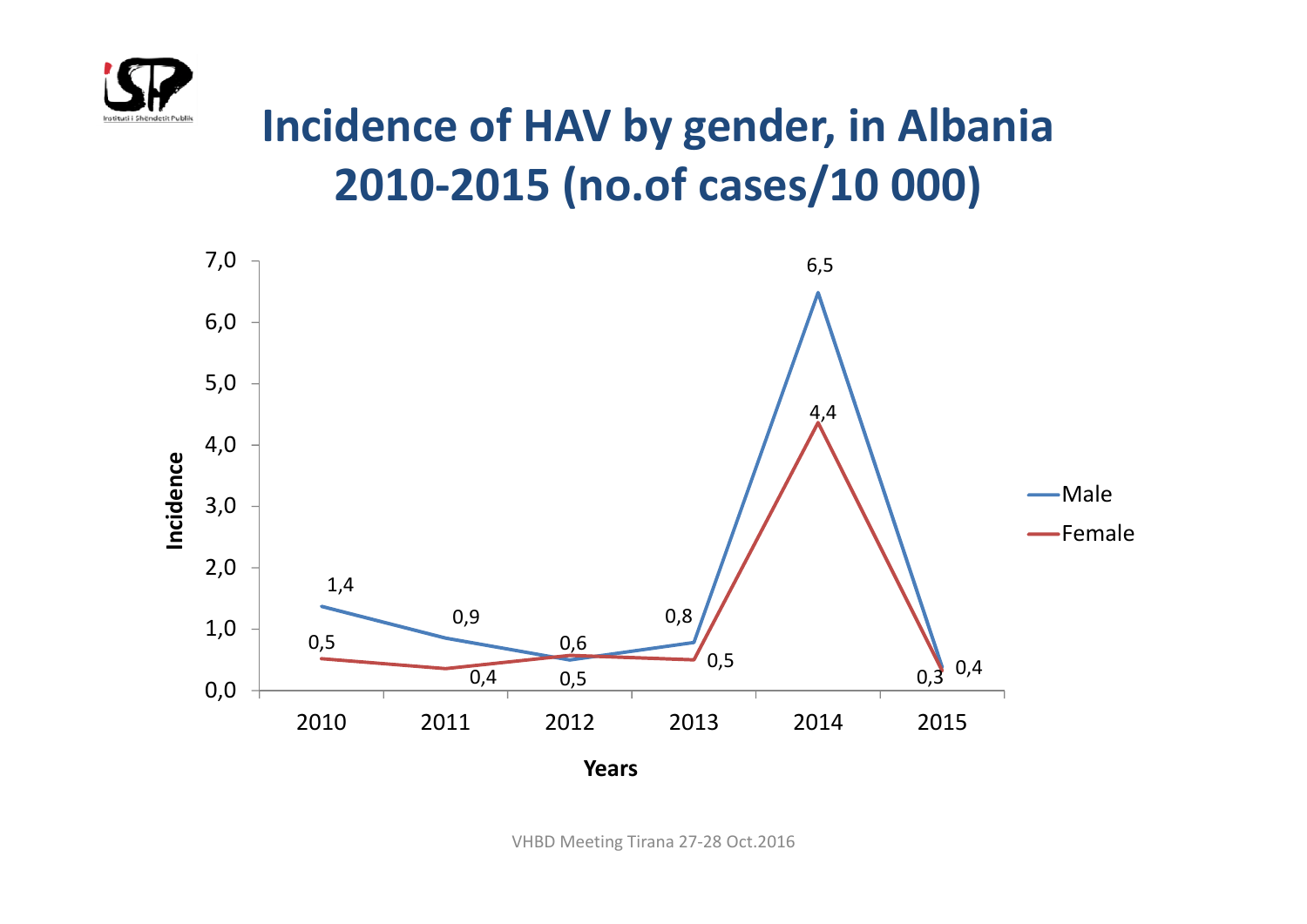# **Distribution of HAV in Albania,2010‐2015**

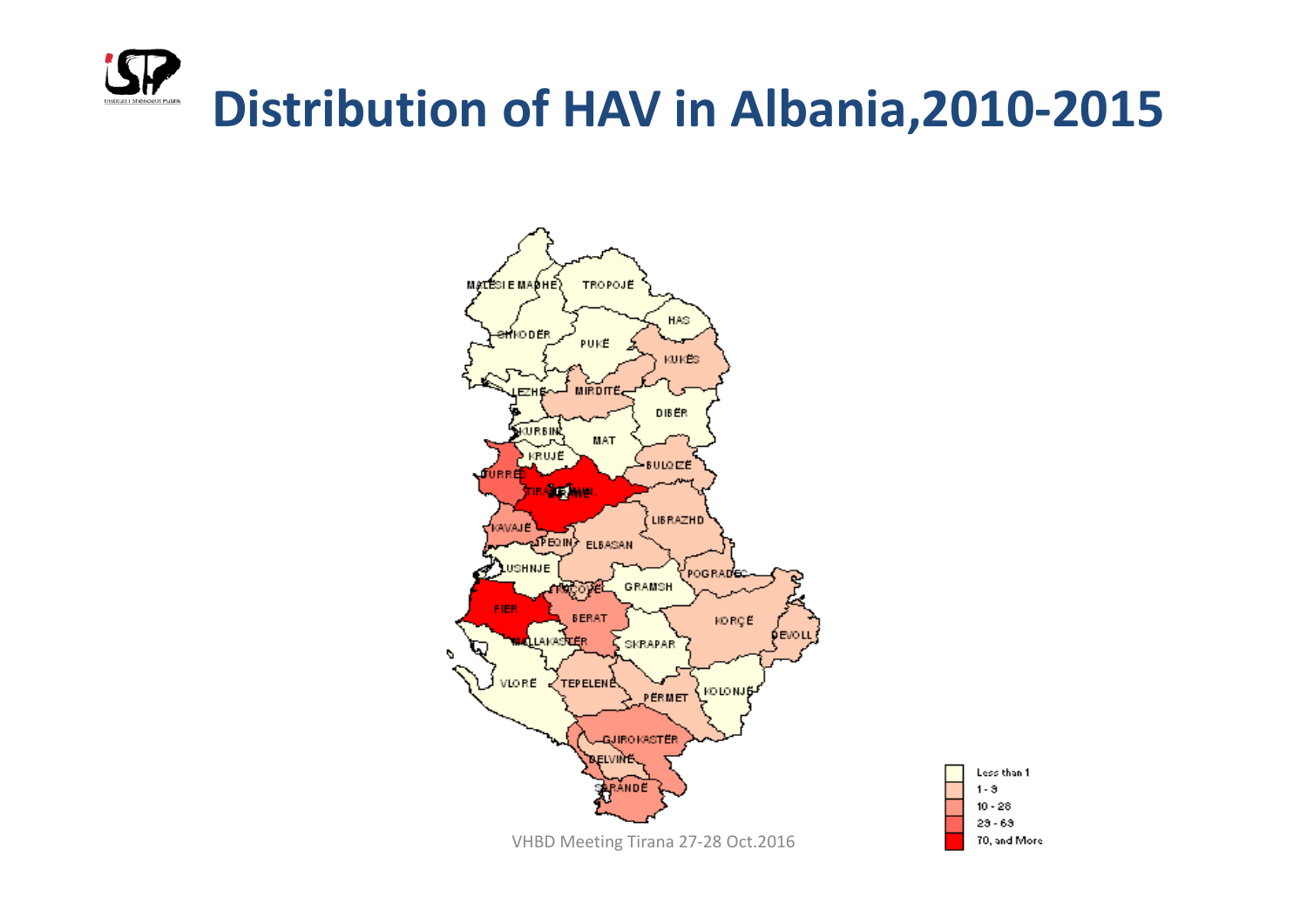

#### **Syndrome"Jaundice" from Alert system, ‐2015**

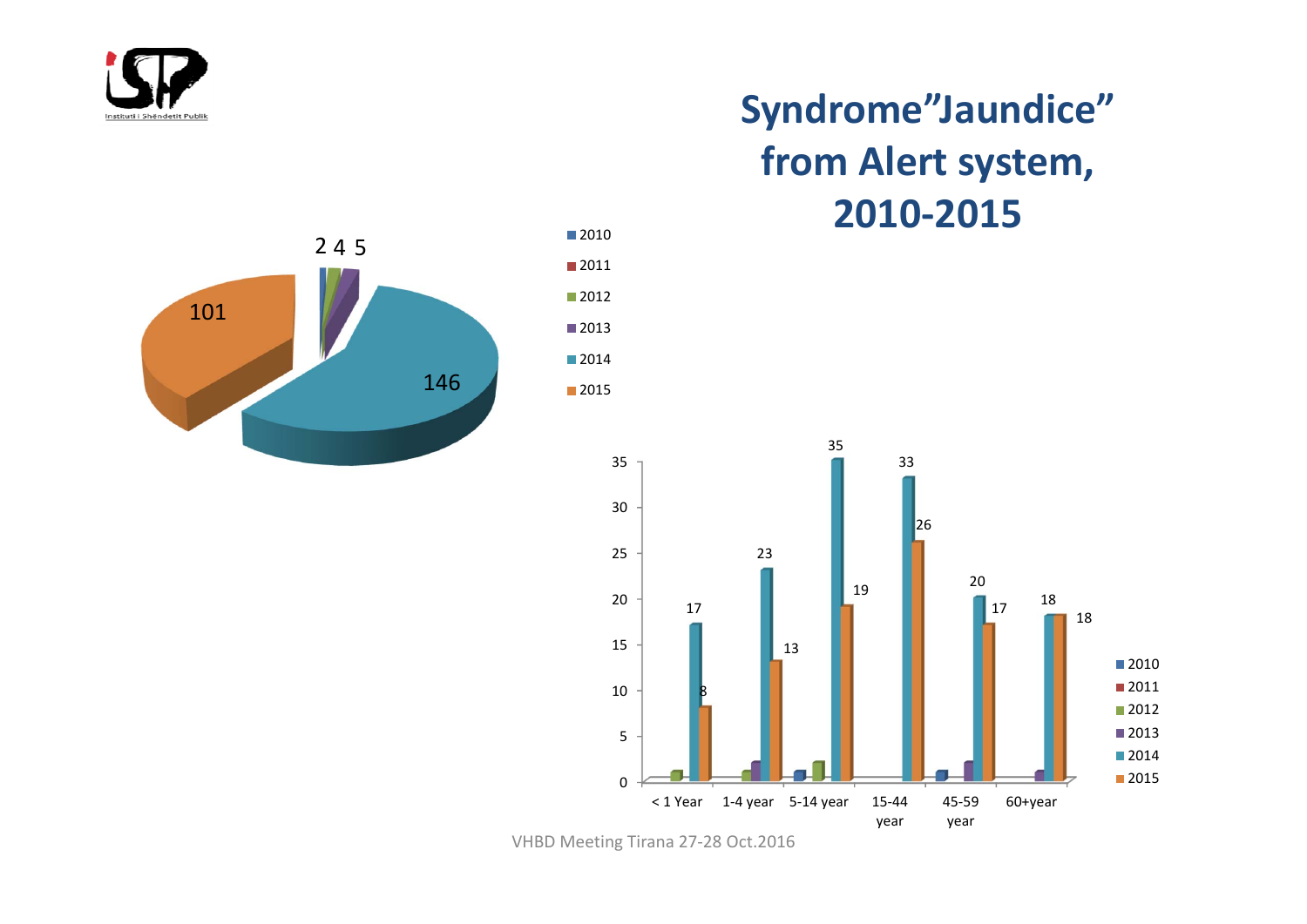

#### **Outbreaks of HAV in Albania 2006‐2014**

| <b>Year</b> | <b>No of cases</b> | <b>District</b> | <b>Month of</b><br>the year | <b>Duration</b> | Age-group<br>most affected |
|-------------|--------------------|-----------------|-----------------------------|-----------------|----------------------------|
| 2006        | 600                | Tirana          | July                        | 60 days         | 5-24 years old             |
| 2008        | 129                | Mat             | July                        | 30 days         | 6-10 years old             |
| 2010        | 18                 | <b>Bulgiza</b>  | January                     | 30 days         | 4-14 years old             |
| 2010        | 110                | Elbasan         | January                     | 30 days         | 6-14 years old             |
| 2014        | 54                 | Fier            | July                        | 45 days         | 2-15 years old             |
| 2014        | 11                 | Kavaja          | April                       | 30 days         | 3-15 years old             |
| 2014        | 12                 | Fushe-Kruja     | January                     | 30 days         | 3-15 years old             |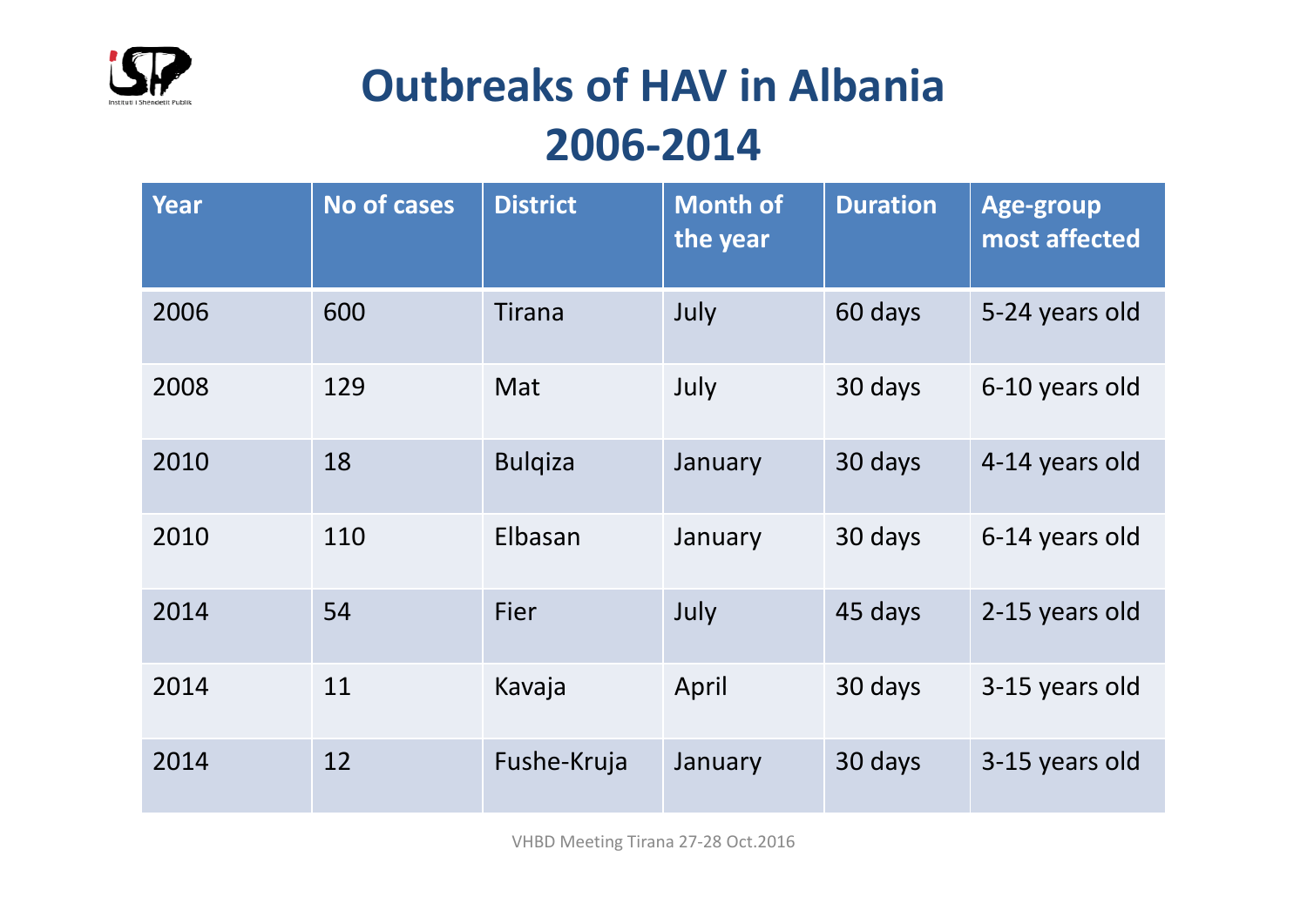

#### **Prevalence studies**

#### **National Laboratory of Reference(IPH)**

|           |                            | No.of person |            |
|-----------|----------------------------|--------------|------------|
| Year      | Population                 | tested       | % anti HAV |
| 1998      | <b>Recruits</b>            | 363          | 98         |
| 2000      | Recruits                   | 361          | 99.7       |
| 2003      | <b>Health care workers</b> | 122          | 99         |
| 2003      | IDU                        | 97           | 90.7       |
| 2004      | <b>Recruits</b>            | 129          | 99         |
| 2000      | 6-14 years old             | 441          | 72         |
|           | General adult              |              |            |
| 2002-2005 | population                 | 611          | 96         |
| 2006-2007 | IDU                        | 58           | 96         |
| 2008-2010 | <b>General population</b>  | 726          | 92         |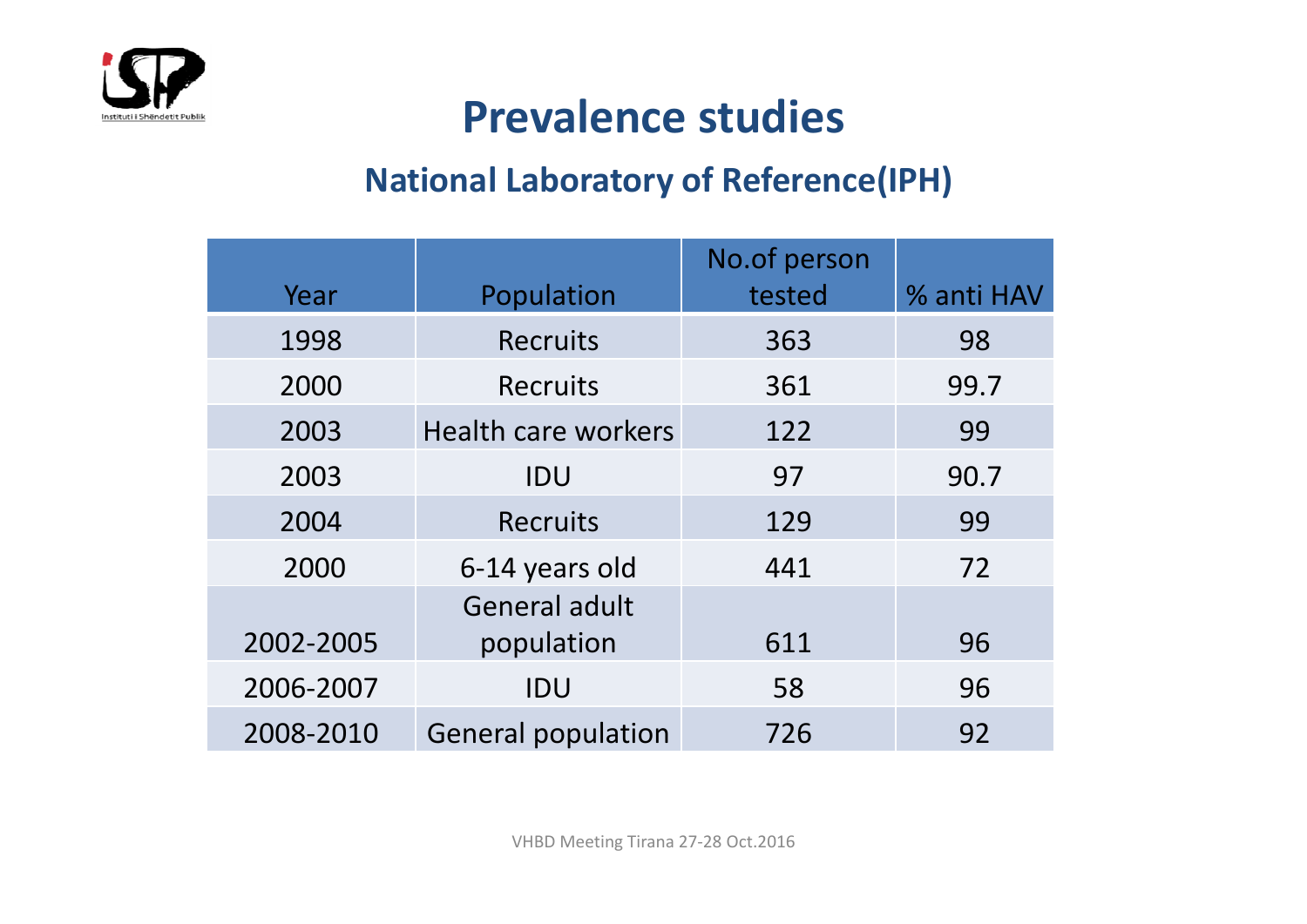

#### **Conclusions**

- •Higher incidence in 2014, in male and in pediatric age group
- • Higher number of cases are reported from Tirana and Fier district
- High prevalence of anti HAV
- • The common source of the HAV outbreaks was the contaminated drinking water
- $\bullet$ The outbreaks in 2014 were among Roma population
- • The most affected age group in outbreaks was the pediatric age group
- $\bullet$ Lack of laboratory capacities in districts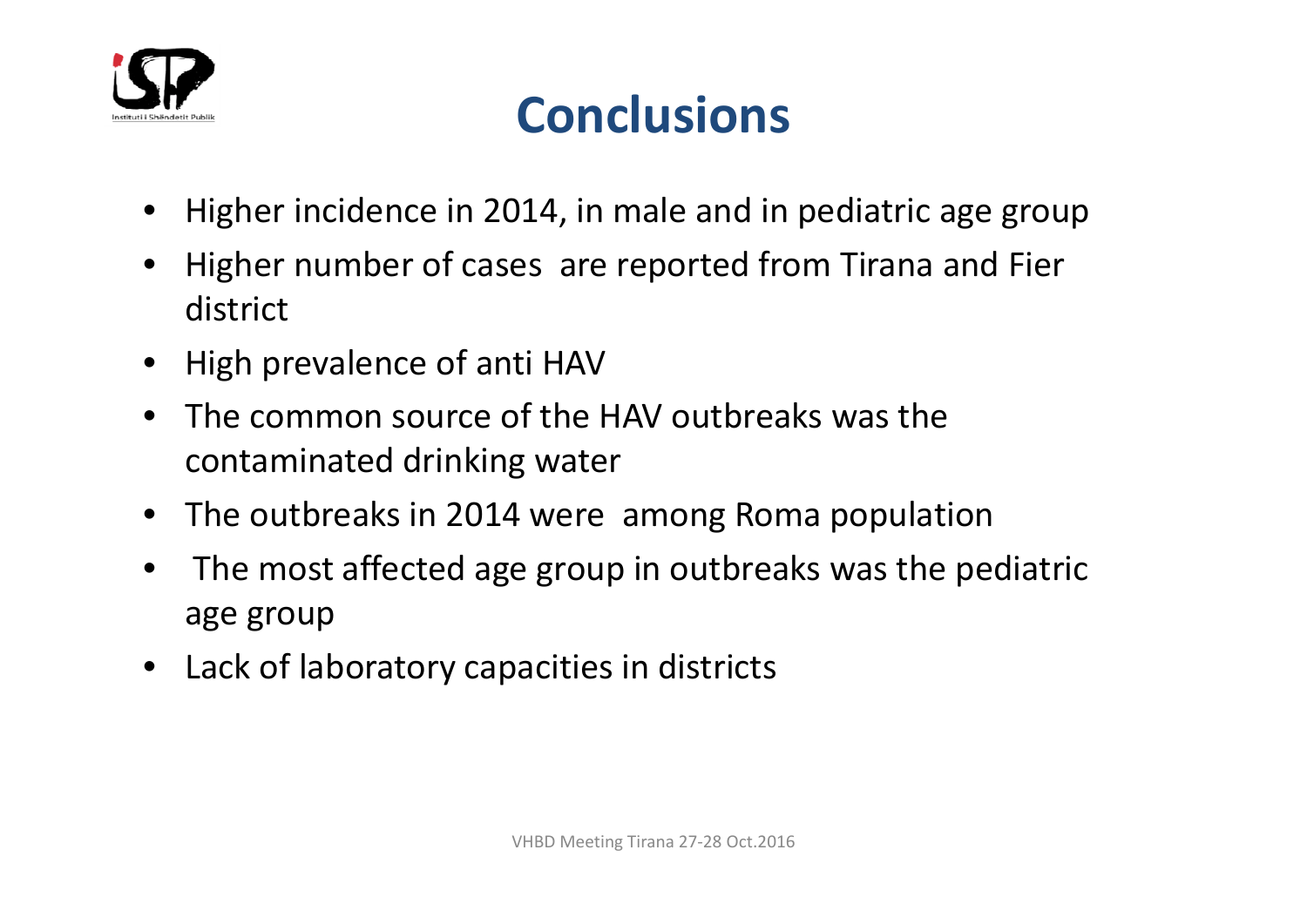

#### **Recommandations**

- Improve the surveillance system
- Considering the Immunization of children for HAV in case of an outbreak
- Adequate monitoring of drinking water in order to prevent the spread of the HAV virus
- Better collaboration with all the sectors responsible for food safety and drinking water
- Strengthening of the public health laboratory capacities for HAV diagnosis
- Raise awareness for this disease especially among key populations
- Promote good personal hygiene and proper sanitation